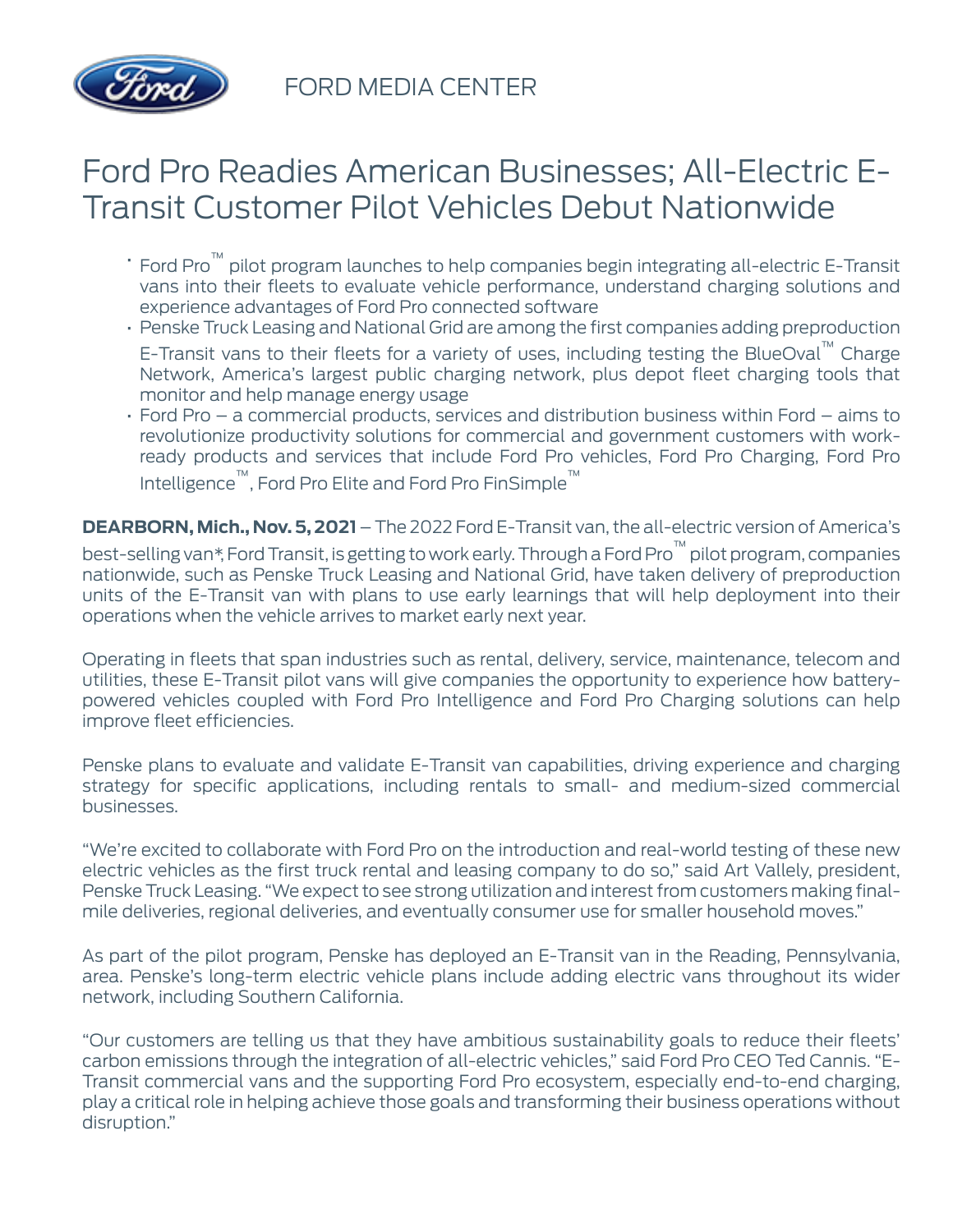E-Transit, the first all-electric cargo van from a full-line automaker in North America, is assembled alongside Transit at Ford's Kansas City Assembly Plant. The E-Transit van is designed to serve a wide range of commercial industries, providing customers a choice of eight configurations, including a cargo van with three roof heights and three lengths, plus chassis cab and cutaway versions.

Participating companies will deploy vehicles in specific applications to evaluate performance, identify the best route types, and explore charging solutions while connected to the Ford Pro ecosystem.

Ford Pro Intelligence delivers technology solutions that connect to the vehicle, such as Ford Pro

E-Telematics software tools.\*\* The technology connects wirelessly - helping businesses manage fleets with real-time vehicle insights such as charge event monitoring, vehicle tracking, state of charge, range, charge history and logs, charging/battery settings and alerts, and departure preconditioning to help maximize range and save battery life for the road to get the job done.

Ford Pro Charging intends to offer end-to-end tools to enable home, public and depot charging tailored to fleet operational needs. Employee home charging will include available hardware and software solutions to manage overnight charging along with access to energy reports to make driver reimbursement simple. When public charging is needed, customers can access the BlueOval<sup>™</sup> Charge Network – America's largest public charging network that currently offers more than 19,500 charge stations and 63,000 charging plugs nationwide. Depot charging solutions include hardware and software that monitor optimal charging times for fleets to help avoid costs associated with peak charging hours.

National Grid, a global energy management company and operator of several utility conglomerates, recently took delivery of a preproduction low-roof E-Transit cargo van that it will test on regular home meter-reading routes to ensure it can perform the same operations now performed by the company's gas-powered vehicles.

"We are proud to be the first energy company in the Northeast to test out Ford's electric van and collaborate with Ford Pro," said Badar Khan, president of National Grid, U.S. "Over the next decade, National Grid will be moving to a 100% electric fleet for our light-duty vehicles and working to replace medium- and heavy-duty vehicles with sustainable options. Last year, we began testing electric backhoes and this year, e-vans could bring us closer to our goal of net zero emissions by 2050."

Ford Pro will use feedback and data from the pilot program to validate real-world vehicle performance across a broad range of use cases, upfits, temperatures and driving environments to continue to refine products and develop additional training tools.

"Beyond supplying all-electric vehicles to customers, Ford Pro is helping businesses determine better solutions for energy management and fleet efficiency," said Cannis. "Our services link to the vehicle and into the entire operational environment of the business, which is the only way EVs will stick. Anything else is just disruptive to their business bottom line."

Ford Pro is a major component of the Ford+ plan for growth and value creation, which is based on building enduring, always-on customer relationships. For more information on Ford Pro products and services, visit [fordpro.com.](https://pro.ford.com/en-us/)

E-Transit production will begin later this year, with vehicles arriving at dealerships in early 2022.